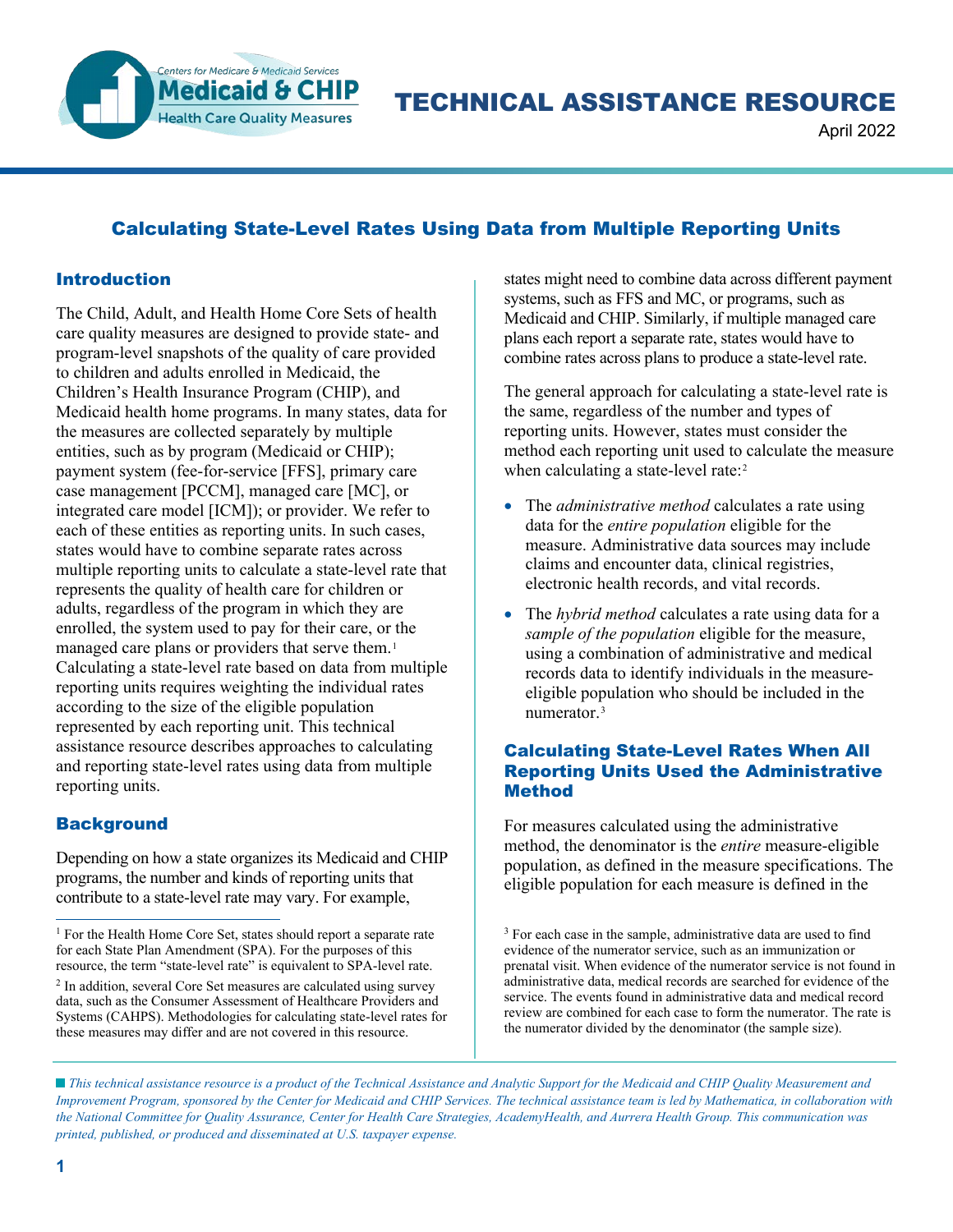technical specifications for the Child, Adult, and Health Home Core Sets.[4](#page-1-0)

When reporting units are mutually exclusive, separate numerators, denominators, and rates may first be calculated for each reporting unit (such as program, provider, or managed care plan). In this situation, the state-level rate is calculated by summing the denominators and numerators for the reporting units. Table 1 shows an example of calculating a state-level rate for four reporting units (such as four managed care plans). In this example, each beneficiary is enrolled in only one plan during the measurement period, and the state-level rate is calculated by combining these data elements across plans. The state-level denominator is calculated by summing the denominators for the plans (column 2) and the state-level numerator is calculated by summing the numerators for the plans (column 3). In this example, the state-level rate (column 4) for the four reporting units is 71.9 percent (241,000/335,000). Because the denominator is the measure-eligible population for each reporting unit, no further weighting of results is required.

#### **Table 1. Calculating State-Level Rates When All Reporting Units Used the Administrative Method**

| <b>Reporting Unit</b><br>(Column 1) | <b>Denominator</b><br>(Column 2) | <b>Numerator</b><br>(Column 3) | Rate<br>(Column 4) |
|-------------------------------------|----------------------------------|--------------------------------|--------------------|
| A                                   | 10,000                           | 8,000                          | 80.0%              |
| в                                   | 25,000                           | 15,000                         | 60.0%              |
| С                                   | 100,000                          | 70,000                         | 70.0%              |
| D                                   | 200,000                          | 148,000                        | 74.0%              |
| <b>State-Level</b><br>Total         | 335,000                          | 241,000                        | 71.9%              |

Notes: The data in Table 1 illustrate how to calculate a state-level rate using administrative method data. States may find that using different data sources results in different performance rates. The rate for each reporting unit and the state-level rate should be calculated to one decimal place.

# Calculating State-Level Rates When All Reporting Units Used the Hybrid Method

For measures calculated using the hybrid method, the denominator is a *sample* of the measure-eligible population using a combination of administrative and medical records data. When separate samples are drawn and individual rates are calculated by different reporting

units—such as individual programs (Medicaid and CHIP) or individual managed care plans—the state-level rate is the average of the rates for each of the reporting units, weighted by the size of the eligible population for each of those units.

State-level rates based on hybrid method data are calculated using the following steps, as illustrated in Table 2 (page 3):

- 1. Sum the measure-eligible population across the reporting units to derive a state-level total (column 2).
- 2. Divide each reporting unit's measure-eligible population by this sum to get the weight for each reporting unit (column 3). For example, the weight for reporting unit A is  $10,000/335,000 = 0.0299$ .
- 3. Multiply the rate for each reporting unit (column 6) by its corresponding weight (column 3) to get the weighted rate (column 7).
- 4. Sum the weighted rates across all reporting units to get the weighted state-level rate. In this example, the weighted state-level rate is 72.0 percent.

### Calculating State-Level Rates When Reporting Units Used a Combination of Administrative and Hybrid Methods

States might have to combine rates developed using the administrative method for some reporting units and the hybrid method for others. For example, in a state that has both FFS and MC delivery systems, the FFS rate may be calculated using the administrative method and the managed care plans may calculate the rate using the hybrid method. As another example, some managed care plans may calculate rates using the administrative method while others may use the hybrid method.

To calculate a state-level rate when some reporting units used the administrative method and others used the hybrid method, a weight based on the proportion of the reporting unit's measure-eligible population to the total state measure-eligible population must be applied to each rate, just as when a state-level rate is calculated across multiple reporting units using the hybrid method alone.

Table 3 shows how to combine rates calculated using different methods. For rates calculated using the administrative method (reporting units A and C), the



<span id="page-1-0"></span><sup>4</sup> The technical specifications and resource manuals for the Child, Adult, and Health Home Core Sets are available on Medicaid.gov. Links to Core Set-specific resources are provided at the end of this document.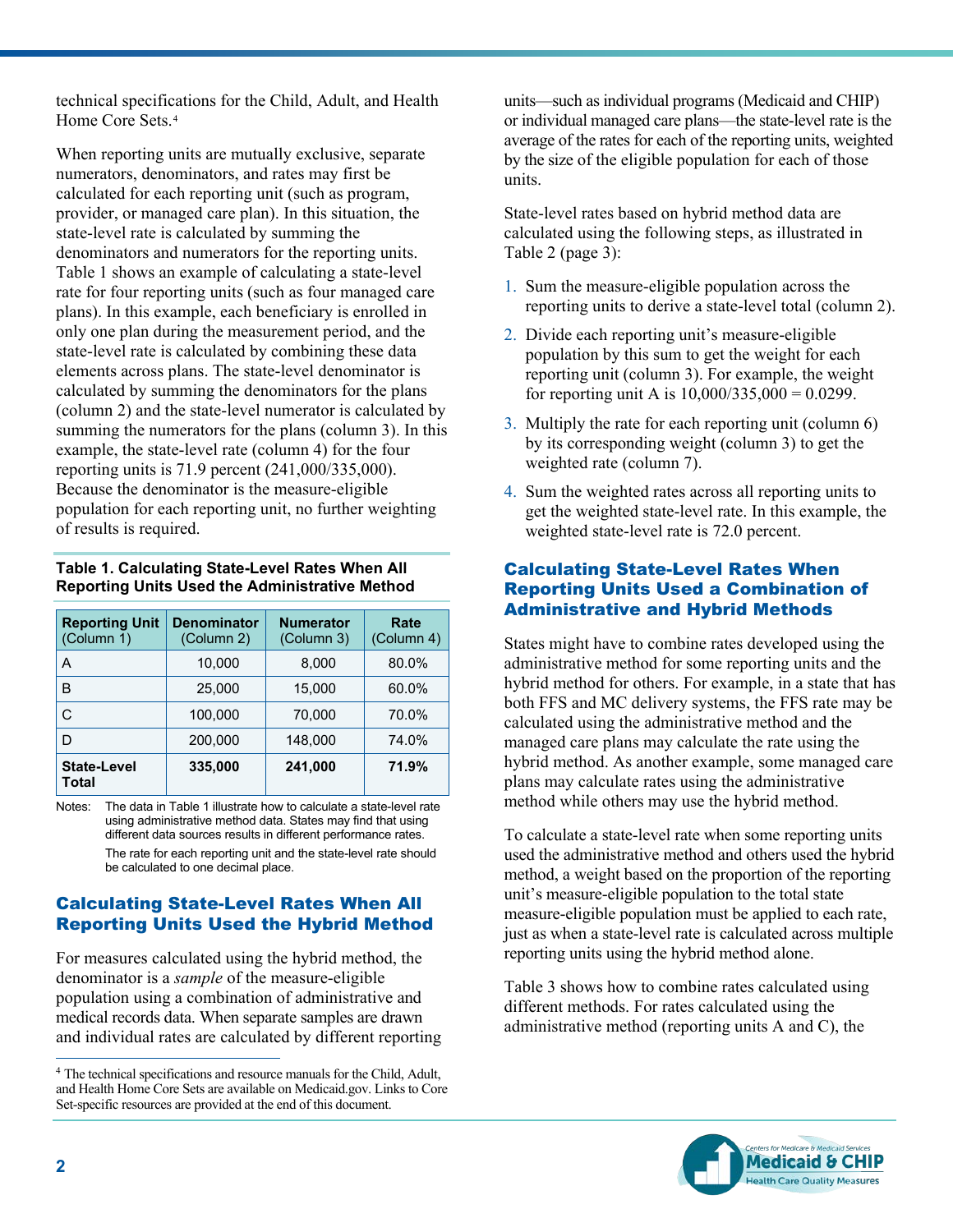measure-eligible population (column 2) and denominator (column 4) are the same. In contrast, for rates calculated using the hybrid method (reporting units B and D), the denominator (column 4) is smaller than the measureeligible population (column 2) because the denominator is the sample size. To calculate a state-level rate, a weight (column 3) is applied to the rate (column 6) for

each reporting unit. The weight for each reporting unit reflects the proportion of the measure-eligible population to the total measure-eligible population in the state (column 3), and the state-level rate (column 7) is the sum of the weighted rates across reporting units (72.0 percent).

| Table 2. Calculating State-Level Rates When All Reporting Units Used the Hybrid Method |  |  |
|----------------------------------------------------------------------------------------|--|--|
|----------------------------------------------------------------------------------------|--|--|

| <b>Reporting Unit</b><br>(Column 1) | Measure-Eligible<br><b>Population</b><br>(Column 2) | Weight <sup>a</sup><br>(Column 3) | <b>Denominator</b><br>(Sample Size)<br>(Column 4) | <b>Numerator</b><br>(Column 5) | Rateb<br>(Column 6) | Weighted<br>Rate <sup>c</sup><br>(Column 7) |
|-------------------------------------|-----------------------------------------------------|-----------------------------------|---------------------------------------------------|--------------------------------|---------------------|---------------------------------------------|
| A                                   | 10.000                                              | 0.0299                            | 411                                               | 329                            | 80.0%               | 2.4%                                        |
| B                                   | 25,000                                              | 0.0746                            | 411                                               | 247                            | 60.1%               | 4.5%                                        |
| С                                   | 100.000                                             | 0.2985                            | 411                                               | 288                            | 70.1%               | 20.9%                                       |
| D                                   | 200,000                                             | 0.5970                            | 411                                               | 304                            | 74.0%               | 44.2%                                       |
| <b>State-Level Total</b>            | 335,000                                             | 1.0000                            | 1.644                                             | 1,168                          | n.a.                | 72.0%                                       |

Notes: The data in Table 2 illustrate how to calculate a state-level rate using hybrid method data. States may find that using different methods results in different performance rates.

To retain precision of final rates, reporting unit weights should be calculated to four decimal places. Reporting unit and state-level rates should be rounded to one decimal place.

<sup>a</sup> The weight is calculated by dividing the measure-eligible population for each reporting unit by the state-level total eligible population (column 2); for example, the weight for reporting unit A is calculated as 10,000/335,000 = 0.0299.

<sup>b</sup> The rate is calculated by dividing the numerator (column 5) by the denominator (column 4) for each reporting unit; for example, the rate for reporting unit A is calculated as  $329/411 = 0.80$  or 80.0 percent.

<sup>c</sup> The weighted rate is calculated by multiplying the weight (column 3) and rate (column 6) for each reporting unit; for example, the weighted rate for reporting unit A is calculated as  $0.0299 \times 0.80 = 0.024$  or 2.4 percent.

n.a. = not applicable

#### **Table 3. Calculating State-Level Rates When Reporting Units Used a Combination of Administrative and Hybrid Methods**

| <b>Reporting Unit</b><br>(Method)<br>(Column 1) | <b>Measure-Eligible</b><br><b>Population</b><br>(Column 2) | Weight <sup>a</sup><br>(Column 3) | <b>Denominator</b><br>(Total or<br>Sample Size) <sup>b</sup><br>(Column 4) | <b>Numerator</b><br>(Column 5) | Rate <sup>c</sup><br>(Column 6) | Weighted<br>Rate <sup>d</sup><br>(Column 7) |
|-------------------------------------------------|------------------------------------------------------------|-----------------------------------|----------------------------------------------------------------------------|--------------------------------|---------------------------------|---------------------------------------------|
| A (Admin)                                       | 10.000                                                     | 0.0299                            | 10.000                                                                     | 8.000                          | 80.0%                           | 2.4%                                        |
| B (Hybrid)                                      | 25,000                                                     | 0.0746                            | 411                                                                        | 247                            | 60.1%                           | 4.5%                                        |
| C (Admin)                                       | 100.000                                                    | 0.2985                            | 100.000                                                                    | 70.000                         | 70.0%                           | 20.9%                                       |
| D (Hybrid)                                      | 200,000                                                    | 0.5970                            | 411                                                                        | 304                            | 74.0%                           | 44.2%                                       |

Notes: The data in Table 3 illustrate how to calculate a state-level rate using administrative and hybrid method data. States may find that using different methods results in different performance rates.

To retain precision of final rates, reporting unit weights should be calculated to four decimal places. Reporting unit and state-level rates should be<br>rounded to one decimal place.

<sup>a</sup> The weight is calculated by dividing the measure-eligible population for each reporting unit by the state-level total population (column 2); for example, the weight for reporting unit A is calculated as 10,000/335,000 = 0.0299.

<sup>b</sup>The measure-eligible population is shown as the denominator for reporting units that used administrative data to calculate the rate (reporting units A and C), whereas the sample size is shown for reporting units that used the hybrid method (reporting units B and D).

<sup>c</sup>The rate is calculated by dividing the numerator (column 5) by the denominator (column 4) for each reporting unit; for example, the rate for reporting unit A is calculated as  $8,000/10,000 = 0.80$  or 80 percent.

<sup>d</sup>The weighted rate is calculated by multiplying the weight (column 3) and rate (column 6) for each reporting unit; for example, the weighted rate for reporting unit A is calculated as  $0.0299 \times 0.80 = 0.024$  or 2.4 percent.

n.a. = not applicable.

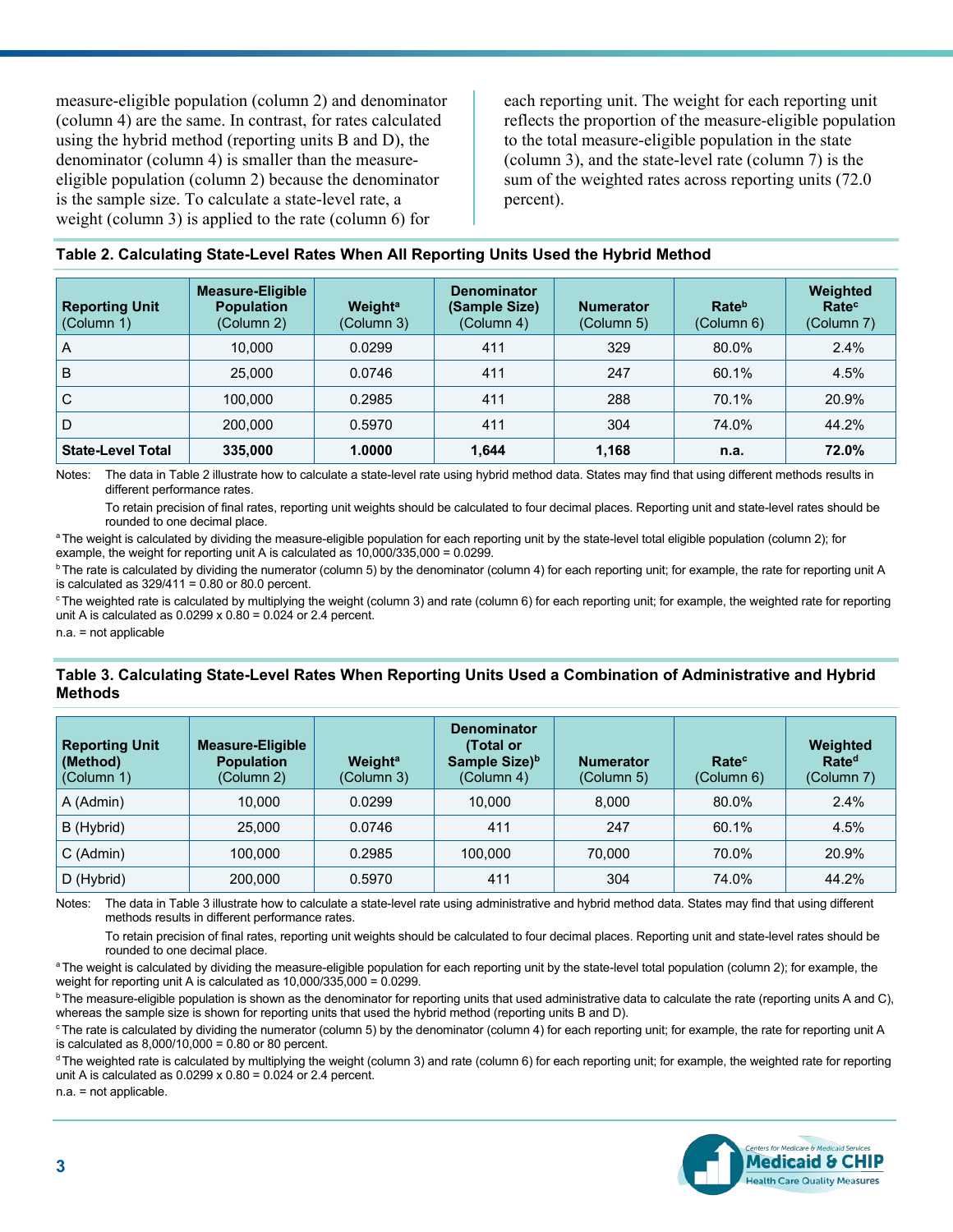## Reporting State-Level Rates

The web-based reporting system that states use to report the Core Set measures allows states to report a statelevel numerator, denominator, and rate for each measure. The information states report in the web-based reporting system will vary depending on the method used to calculate a state-level rate for a measure.

- When the state-level rate is based on multiple rates calculated using *only administrative method data*, states should report the numerator and denominator totals used to calculate the state-level rate in the denominator and numerator fields (the totals in columns 2 and 3 in Table 1, respectively). The reporting system will auto-calculate the rate.
- States that used *only hybrid method data* to create a state-level rate should enter the total size of the sample used to calculate the measure across reporting units (the sum of samples for all reporting units) in the denominator field (Column 4 in Table 2) and the sum of the numerators in the numerator field (Column 5 in Table 2). The state should also indicate that the denominator is a sum of samples in the

"Additional Notes / Comments on the Measure" section and describe the number of reporting units. The state should also review the rate after entering the numerator and denominator to confirm that the rate is correctly weighted based on the information for each reporting unit (see Table 2). The reporting system will auto-calculate the rate based on the numerator and denominator entered, but the state should review and override the auto-calculated rate, if needed, to account for weighting of the reporting entities.

• When the state-level rate is based on a *combination of administrative and hybrid method data*, states should enter the total measure-eligible population in the denominator field (Column 2 in Table 3), enter 0 in the numerator field, and manually enter the rate in the rate field. In the "Data Sources" section, the state should identify the number of reporting units that used each method (administrative and hybrid). The reporting system will auto-calculate the rate based on the numerator and denominator entered, but the state should review and override the auto-calculated rate.

| <b>Data Field</b>            | <b>Administrative Method Only</b>                                                                         | <b>Hybrid Method Only</b>                                                                                                             | <b>Both Administrative and</b><br><b>Hybrid Methods</b>                                                                                        |  |  |  |
|------------------------------|-----------------------------------------------------------------------------------------------------------|---------------------------------------------------------------------------------------------------------------------------------------|------------------------------------------------------------------------------------------------------------------------------------------------|--|--|--|
| Data Source                  | Select Administrative Data and<br>provide the administrative data<br>source                               | Select Hybrid (Administrative and<br>Medical Records Data) and provide<br>the administrative data and medical<br>records data sources | Select Administrative Data and<br>provide the administrative data<br>source                                                                    |  |  |  |
|                              |                                                                                                           |                                                                                                                                       | Select Hybrid (Administrative and<br>Medical Records Data) and provide<br>the administrative data and medical<br>records data sources          |  |  |  |
|                              |                                                                                                           |                                                                                                                                       | In the text field, describe how many<br>reporting entities used each data<br>source                                                            |  |  |  |
| Denominator                  | Sum of measure-eligible population<br>(denominators) for each reporting<br>unit (Column 2 total, Table 1) | Sum of samples (denominators) for<br>each reporting unit (Column 4 total,<br>Table 2)                                                 | Enter the total measure-eligible<br>population to denote that<br>denominators are a mix of sample<br>sizes and measure-eligible<br>populations |  |  |  |
| Numerator                    | Sum of numerators for each<br>reporting unit (Column 3 total, Table<br>1)                                 | Sum of numerators for each<br>reporting unit (Column 5 total, Table<br>2)                                                             | Enter "0" to denote that numerators<br>cannot be summed across reporting<br>units and enter the rate manually                                  |  |  |  |
| "Specify the sample<br>size" | Not applicable                                                                                            | Sum of samples (denominators) for<br>each reporting unit (Column 4 total,<br>Table 2)                                                 | Not applicable                                                                                                                                 |  |  |  |

#### **Table 4. How to Report Information About State-Level Rates Calculated Across Multiple Reporting Units**